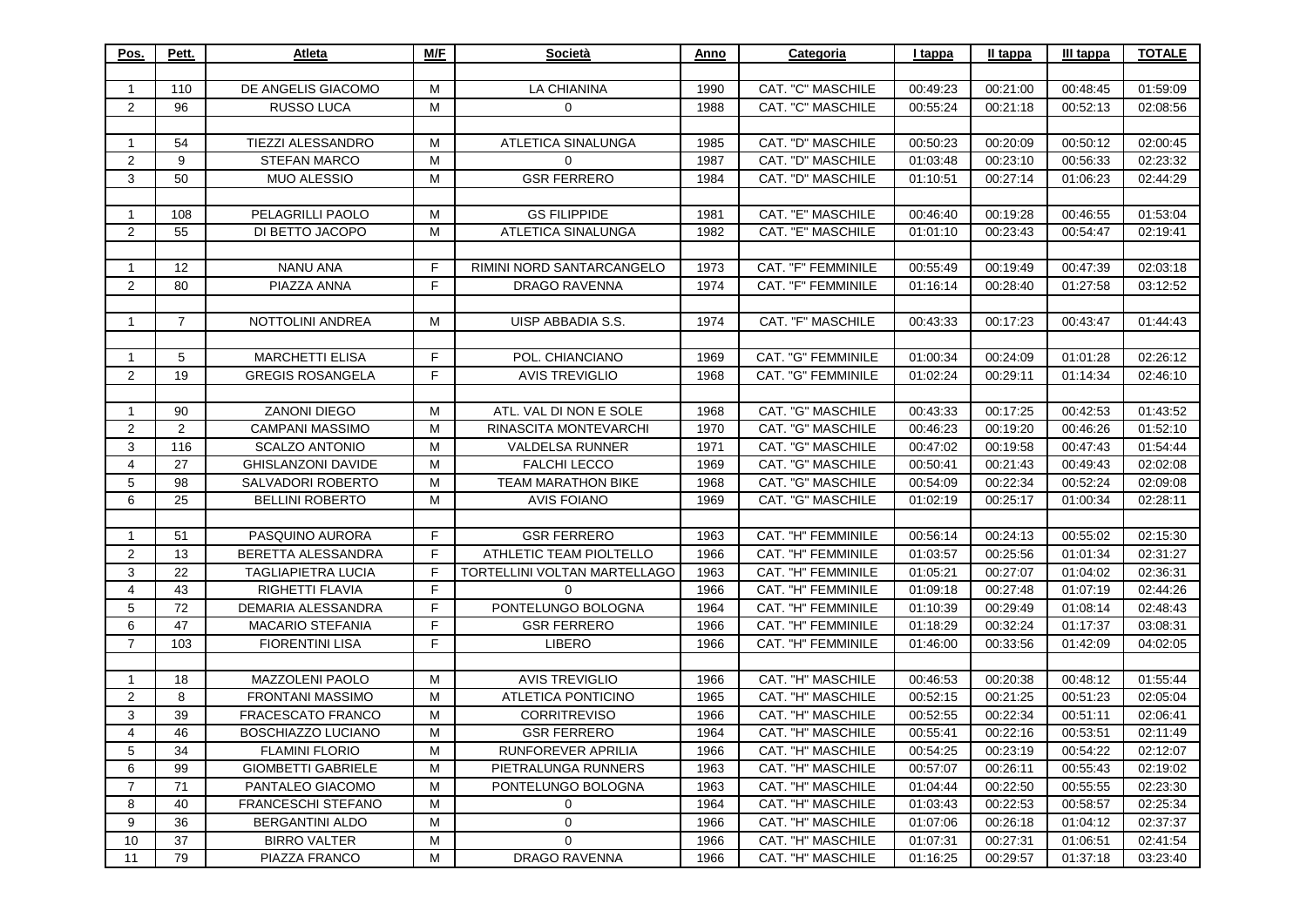| $\mathbf{1}$   | 94             | <b>CAMPIGOTTO MARIA TERESA</b> | F | ATL. VILLORBA                | 1961 | CAT. "I" FEMMINILE       | 01:07:33 | 00:26:54 | 01:03:16 | 02:37:44 |
|----------------|----------------|--------------------------------|---|------------------------------|------|--------------------------|----------|----------|----------|----------|
| 2              | 63             | <b>SULIS ELISABETTA</b>        | F | ASD BRANCALEONE              | 1957 | CAT. "I" FEMMINILE       | 01:06:34 | 00:27:56 | 01:05:43 | 02:40:14 |
| 3              | 92             | ROSSETTO MARIA ROSA            | F | 0                            | 1959 | CAT. "I" FEMMINILE       | 01:12:50 | 00:26:49 | 01:08:36 | 02:48:16 |
| 4              | 73             | <b>DEDE WILMA</b>              | F | <b>GP MELZO</b>              | 1951 | CAT. "I" FEMMINILE       | 01:13:31 | 00:30:11 | 01:11:21 | 02:55:04 |
| 5              | 82             | <b>BABINI GERMANA</b>          | E | <b>DRAGO RAVENNA</b>         | 1953 | CAT. "I" FEMMINILE       | 01:10:30 | 00:28:15 | 01:23:03 | 03:01:48 |
| 6              | 44             | <b>TORMEN NADIA</b>            | E | <b>GS QUANTIN</b>            | 1959 | CAT. "I" FEMMINILE       | 01:14:50 | 00:33:42 | 01:13:20 | 03:01:53 |
| $\overline{7}$ | 53             | ZINGARELLI ANGELA              | F | <b>GSR FERRERO</b>           | 1956 | CAT. "I" FEMMINILE       | 01:18:14 | 00:33:56 | 01:14:42 | 03:06:53 |
| 8              | 38             | DE COLLE MARIA GRAZIA          | F | <b>GS QUANTIN</b>            | 1945 | CAT. "I" FEMMINILE       | 01:20:27 | 00:33:18 | 01:20:55 | 03:14:41 |
| 9              | 102            | <b>ZONTA PAOLA</b>             | E | <b>LIBERO</b>                | 1962 | CAT. "I" FEMMINILE       | 01:26:50 | 00:33:41 | 01:20:50 | 03:21:21 |
| 10             | 28             | <b>PRATO DONATELLA</b>         | E | POL. CASTELFRANCO E.         | 1959 | CAT. "I" FEMMINILE       | 01:27:47 | 00:33:25 | 01:23:22 | 03:24:35 |
| 11             | 78             | <b>MARIN ELENA</b>             | F | <b>DRAGO RAVENNA</b>         | 1957 | CAT. "I" FEMMINILE       | 01:40:00 | 00:38:15 | 01:39:33 | 03:57:48 |
| 12             | 85             | <b>ESPOSITO RAFFAELLA</b>      | F | DRAGO RAVENNA                | 1953 | CAT. "I" FEMMINILE       | 01:50:00 | 00:39:36 | 01:39:33 | 04:09:09 |
| 13             | 105            | <b>ZACCANTI CRISTINA</b>       | F | <b>LIBERO</b>                | 1958 | CAT. "I" FEMMINILE       | 01:46:02 | 00:37:32 | 01:49:21 | 04:12:55 |
| 14             | 31             | <b>GIANNAZZI LUCE</b>          | F | POL. CASTELFRANCO E.         | 1956 | CAT. "I" FEMMINILE       | 01:51:30 | 00:41:57 | 01:42:02 | 04:15:29 |
| 15             | 76             | <b>LAGHI DOMENICA</b>          | F | <b>DRAGO RAVENNA</b>         | 1950 | CAT. "I" FEMMINILE       | 01:53:00 | 00:43:28 | 01:47:51 | 04:24:19 |
| 16             | 84             | <b>BENAZZI EMANUELA</b>        | F | <b>DRAGO RAVENNA</b>         | 1957 | CAT. "I" FEMMINILE       | 01:54:00 | 00:45:55 | 01:48:32 | 04:28:27 |
| 17             | 60             | <b>CARCHEDI MARIA</b>          | E | ASD BRANCALEONE              | 1954 | CAT. "I" FEMMINILE       | 01:55:40 | 00:42:01 | 01:51:14 | 04:28:55 |
| 18             | 69             | <b>LOVISONE SANDRA</b>         | E | <b>SS VITTORIO ALFIERI</b>   | 1958 | CAT. "I" FEMMINILE       | 01:55:40 | 00:42:28 | 01:51:14 | 04:29:22 |
| 19             | 77             | CAVALLARO SONIA                | F | <b>DRAGO RAVENNA</b>         | 1956 | CAT. "I" FEMMINILE       | 01:56:00 | 00:48:38 | 01:50:02 | 04:34:40 |
| 20             | 100            | <b>CEREGHINI LUCIA</b>         | F | $\mathbf 0$                  | 1956 | CAT. "I" FEMMINILE       | 02:01:00 | 00:48:06 | 02:00:03 | 04:49:09 |
|                |                |                                |   |                              |      |                          |          |          |          |          |
| -1             | 62             | <b>SCOFFONE PIERALDO</b>       | M | ASD BRANCALEONE              | 1959 | CAT. "I" MASCHILE        | 00:48:53 | 00:21:19 | 00:50:03 | 02:00:16 |
| 2              | $\overline{4}$ | <b>COVARELLI MAURO</b>         | M | <b>AVIS PERUGIA</b>          | 1959 | <b>CAT. "I" MASCHILE</b> | 00:50:55 | 00:20:56 | 00:52:27 | 02:04:19 |
| 3              | 10             | <b>SPINELLI CARLO</b>          | M | <b>VALDELSA RUNNER</b>       | 1958 | CAT. "I" MASCHILE        | 00:55:36 | 00:23:34 | 00:55:04 | 02:14:15 |
| 4              | 65             | ZACCONE VITTORINO              | M | ASD BRANCALEONE              | 1959 | CAT. "I" MASCHILE        | 01:03:01 | 00:22:44 | 00:56:48 | 02:22:34 |
| 5              | 16             | <b>NERI WILLIAM</b>            | м | POL. CASTELFRANCO E.         | 1961 | CAT. "I" MASCHILE        | 01:00:24 | 00:25:26 | 00:58:30 | 02:24:21 |
| 6              | 93             | PERIN TIZIANO                  | M | ATL. VILLORBA                | 1958 | CAT. "I" MASCHILE        | 01:01:30 | 00:24:55 | 00:58:48 | 02:25:14 |
| $\overline{7}$ | 97             | <b>MENCHETTI ADRIANO</b>       | M | POD. IL CAMPINO              | 1961 | CAT. "I" MASCHILE        | 01:01:19 | 00:26:36 | 00:59:52 | 02:27:48 |
| 8              | 21             | <b>FONTANA URBANO</b>          | M | TORTELLINI VOLTAN MARTELLAGO | 1959 | CAT. "I" MASCHILE        | 01:02:59 | 00:25:25 | 01:00:44 | 02:29:09 |
| 9              | 68             | OLDANO LUCIANO                 | M | <b>SS VITTORIO ALFIERI</b>   | 1959 | CAT. "I" MASCHILE        | 01:07:40 | 00:26:39 | 01:05:24 | 02:39:44 |
| 10             | 113            | <b>FAGNI FABRIZIO</b>          | M | MONTECATINI MARATHON         | 1961 | CAT. "I" MASCHILE        | 01:10:22 | 00:26:52 | 01:04:04 | 02:41:19 |
| 11             | 33             | <b>BETTINI OSVALDO</b>         | M | ATL. GAVARDO                 | 1960 | CAT. "I" MASCHILE        | 01:08:26 | 00:26:29 | 01:07:09 | 02:42:05 |
| 12             | 32             | QUAGLIOTTO ROBERTO             | M | <b>GS MONTEGARGNANO</b>      | 1960 | CAT. "I" MASCHILE        | 01:09:21 | 00:26:26 | 01:07:08 | 02:42:56 |
| 13             | 91             | <b>MOTTA GIOVANNI</b>          | M | $\Omega$                     | 1958 | CAT. "I" MASCHILE        | 01:08:39 | 00:28:48 | 01:05:50 | 02:43:18 |
| 14             | 101            | <b>TOSI LUCA</b>               | M | <b>LIBERO</b>                | 1960 | CAT. "I" MASCHILE        | 01:12:50 | 00:28:17 | 01:06:10 | 02:47:17 |
| 15             | 104            | <b>MAZZOLI MARCO</b>           | M | <b>LIBERO</b>                | 1959 | CAT. "I" MASCHILE        | 01:46:01 | 00:27:02 | 01:20:55 | 03:33:58 |
| 16             | 58             | <b>CONTEMORI MAURO</b>         | M | ATLETICA SINALUNGA           | 1958 | CAT. "I" MASCHILE        | 01:42:00 | 00:30:42 | 01:36:18 | 03:49:00 |
|                |                |                                |   |                              |      |                          |          |          |          |          |
| $\mathbf{1}$   | 106            | SIMI CLAUDIO                   | М | ALPI APUANE                  | 1956 | CAT. "L" MASCHILE        | 00:49:59 | 00:19:52 | 00:50:15 | 02:00:07 |
| 2              | 56             | <b>FRANCINI SERGIO</b>         | M | ATLETICA SINALUNGA           | 1956 | CAT. "L" MASCHILE        | 00:55:48 | 00:24:08 | 00:57:05 | 02:17:02 |
| 3              | 11             | <b>RIGHINI SOLERTE</b>         | M | RIMINI NORD SANTARCANGELO    | 1954 | CAT. "L" MASCHILE        | 00:59:59 | 00:23:17 | 00:59:01 | 02:22:18 |
| 4              | 29             | <b>ZAGNI MASSIMO</b>           | M | POL. CASTELFRANCO E.         | 1956 | CAT. "L" MASCHILE        | 01:00:20 | 00:24:55 | 00:57:21 | 02:22:37 |
| 5              | 57             | <b>TIEZZI MASSIMO</b>          | M | ATLETICA SINALUNGA           | 1956 | CAT. "L" MASCHILE        | 01:00:41 | 00:25:25 | 01:00:12 | 02:26:19 |
| 6              | 61             | <b>GALATI ANTONIO</b>          | М | ASD BRANCALEONE              | 1953 | CAT. "L" MASCHILE        | 01:05:13 | 00:27:22 | 01:04:25 | 02:37:01 |
| $\overline{7}$ | 66             | DEZZANI ANGELO                 | М | <b>GATE CRAL INPS</b>        | 1953 | CAT. "L" MASCHILE        | 01:05:10 | 00:27:46 | 01:04:22 | 02:37:19 |